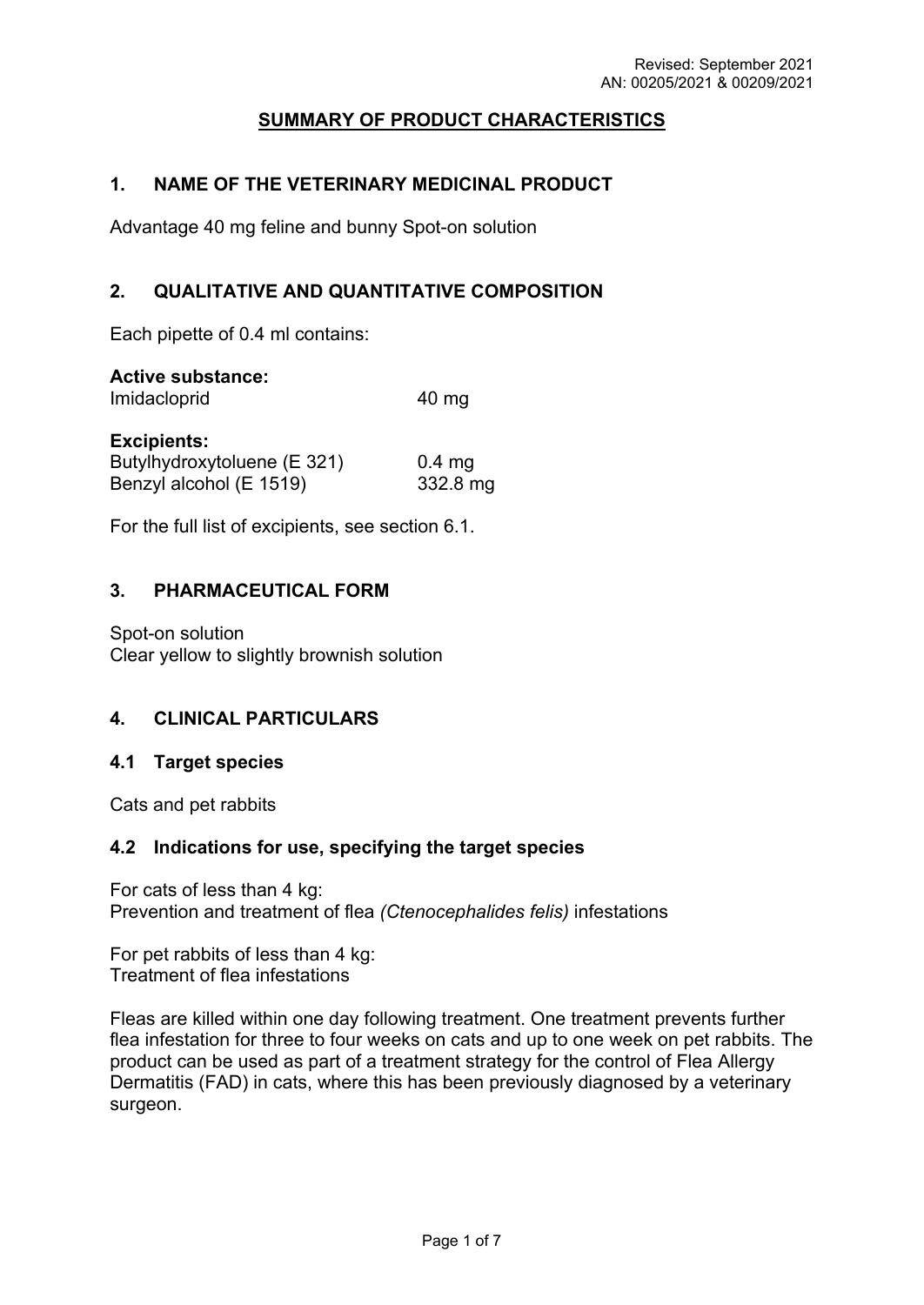# **4.3 Contraindications**

Do not treat unweaned kittens of less than 8 weeks of age. Do not use on pet rabbits of less than 10 weeks of age. Do not use in cases of hypersensitivity to the active substance or to any of the excipients.

### **4.4 Special warnings for each target species**

Re-infestation from emergence of new fleas in the environment may continue to occur for six weeks or longer after treatment is initiated. More than one treatment may therefore be required, depending on the level of fleas in the environment. To aid reduction in environmental challenge, the additional use of a suitable environmental treatment against adult fleas and their developing stages is recommended. In order to reduce further the environmental challenge, it is recommended that all cats and rabbits in the household are treated. Treatment of nursing queens and does controls flea infestations on both dam and offspring.

The product remains effective if the animal becomes wet, for example after exposure to heavy rain. However, re-treatment may become necessary, depending on the presence of fleas in the environment. In these cases do not treat more frequently than once weekly.

### **4.5 Special precautions for use**

Special precautions for use in animals

This product is for topical use and should not be administered orally.

Apply only to undamaged skin.

Care should be taken to avoid the contents of the pipette coming into contact with the eyes or mouth of the recipient animal.

Do not allow recently treated animals to groom each other.

Any collar should be removed prior to application of the product.

Prior to re-fitting the collar, the treated area should be visually assessed to ensure it is dry.

### Special precautions to be taken by the person administering the veterinary medicinal product to animals

People with known hypersensitivity to imidacloprid should avoid contact with the product.

This product contains benzyl alcohol and may cause skin sensitisation or transient skin reactions in rare cases (for example, irritation, tingling).

Avoid contact between the product and skin, eyes, or mouth. Do not massage the application site.

Do not eat, drink, or smoke during application.

Wash off any skin contamination with soap and water.

If the product gets into eyes, the eyes should be thoroughly flushed with water.

If skin or eye irritation persists, obtain medical attention.

If the product is accidentally swallowed, obtain medical attention immediately. After application, do not stroke or groom animals until application site is dry.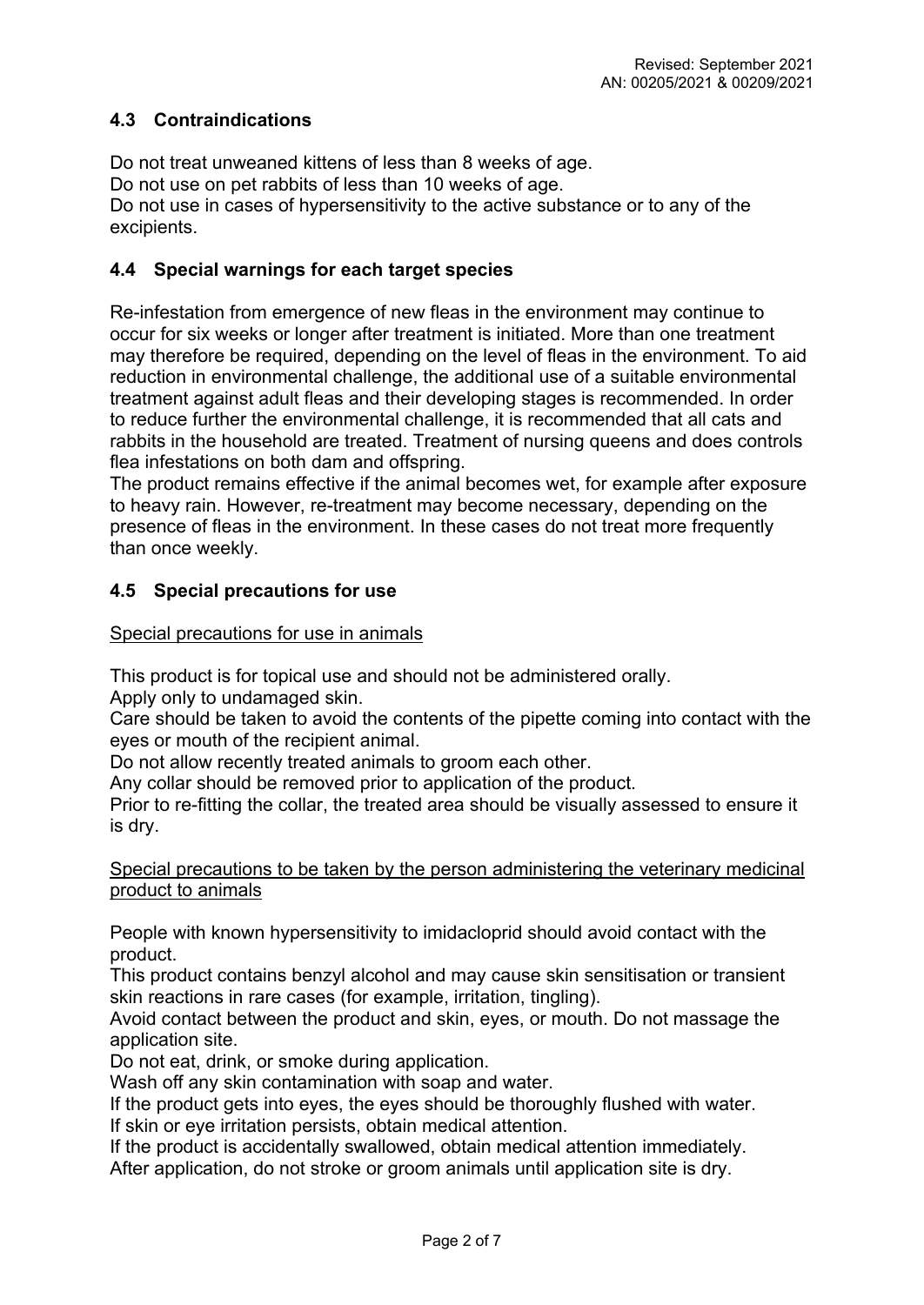Wash hands thoroughly after use.

### Other precautions

The solvent in this product may stain certain materials including leather, fabrics, plastics and finished surfaces. Allow the application site to dry before permitting contact with such materials.

## **4.6 Adverse reactions (frequency and seriousness)**

The product is bitter tasting and salivation may occasionally occur if the animal licks the application site immediately after treatment. This is not a sign of intoxication and disappears within some minutes without treatment.

In very rare occasions (less than 1 animal in 10,000 animals, including isolated reports) skin reactions such as hair loss, redness, itching and skin lesions may occur in cats and rabbits. Agitation, excessive salivation and nervous signs such as incoordination, tremors and depression have also been reported but exceptionally in cats.

Oral ingestion may result in other gastro-intestinal signs (vomiting and diarrhoea) which have been observed very rarely based on post marketing data.

The frequency of adverse reactions is defined using the following convention:

- very common (more than 1 in 10 animals treated displaying adverse reaction(s))
- common (more than 1 but less than 10 animals in 100 animals treated)
- uncommon (more than 1 but less than 10 animals in 1,000 animals treated)
- rare (more than 1 but less than 10 animals in 10,000 animals treated)
- very rare (less than 1 animal in 10,000 animals treated, including isolated reports)

## **4.7 Use during pregnancy, lactation or lay**

No reproductive toxic effects have been observed in rats and no primary embryotoxic or teratogenic toxic effects have been observed during the studies on rats and rabbits. Studies on pregnant and lactating queens together with their offspring are limited. Evidence so far suggests that no adverse effects are to be expected in these animals.

### **4.8 Interaction with other medicinal products and other forms of interaction**

No incompatibility has been observed between this product at twice the recommended dose and the following commonly used veterinary products: lufenuron, pyrantel and praziquantel (cats). The compatibility of the product was also demonstrated with a wide range of routine treatments under field conditions including vaccination.

### **4.9 Amounts to be administered and administration route**

This product is for topical use and should not be administered orally. Animals should be weighed accurately prior to treatment.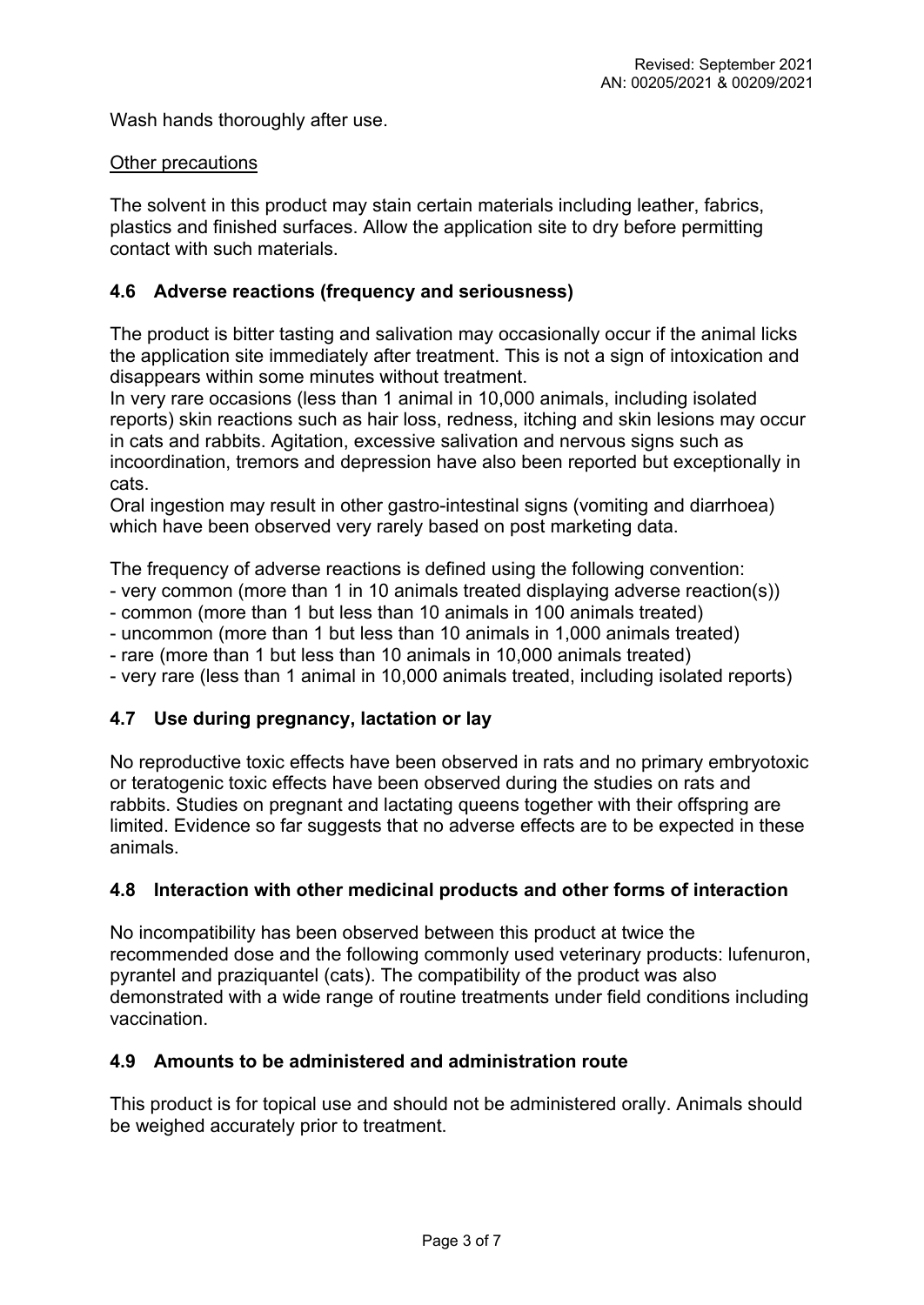# *Dosage and Treatment Schedule*

| Cat/Rabbit (kg bw) | <b>Product</b>                                                        | <b>Number of Pipettes</b> | Imidacloprid<br>(mg/kg bw) |
|--------------------|-----------------------------------------------------------------------|---------------------------|----------------------------|
| $<$ 4 kg           | Advantage 40 for<br><b>Small Cats and</b><br><b>Small Pet Rabbits</b> | $1 \times 0.4$ ml         | minimum of 10              |

## *Method of Administration*

Remove one pipette from the package. Hold pipette in an upright position, twist and pull off cap. Use reversed cap to twist and remove seal from pipette.



# Administration to the Cat

Part the hair on the cat's neck at the base of the skull until the skin is visible. Place the tip of the pipette on the skin and squeeze firmly several times to empty the contents directly onto the skin.



# Administration to the Rabbit

Part the hair on the rabbit's neck at the base of the skull until the skin is visible. Place the tip of the tube on the skin and squeeze firmly several times to empty the contents directly onto the skin.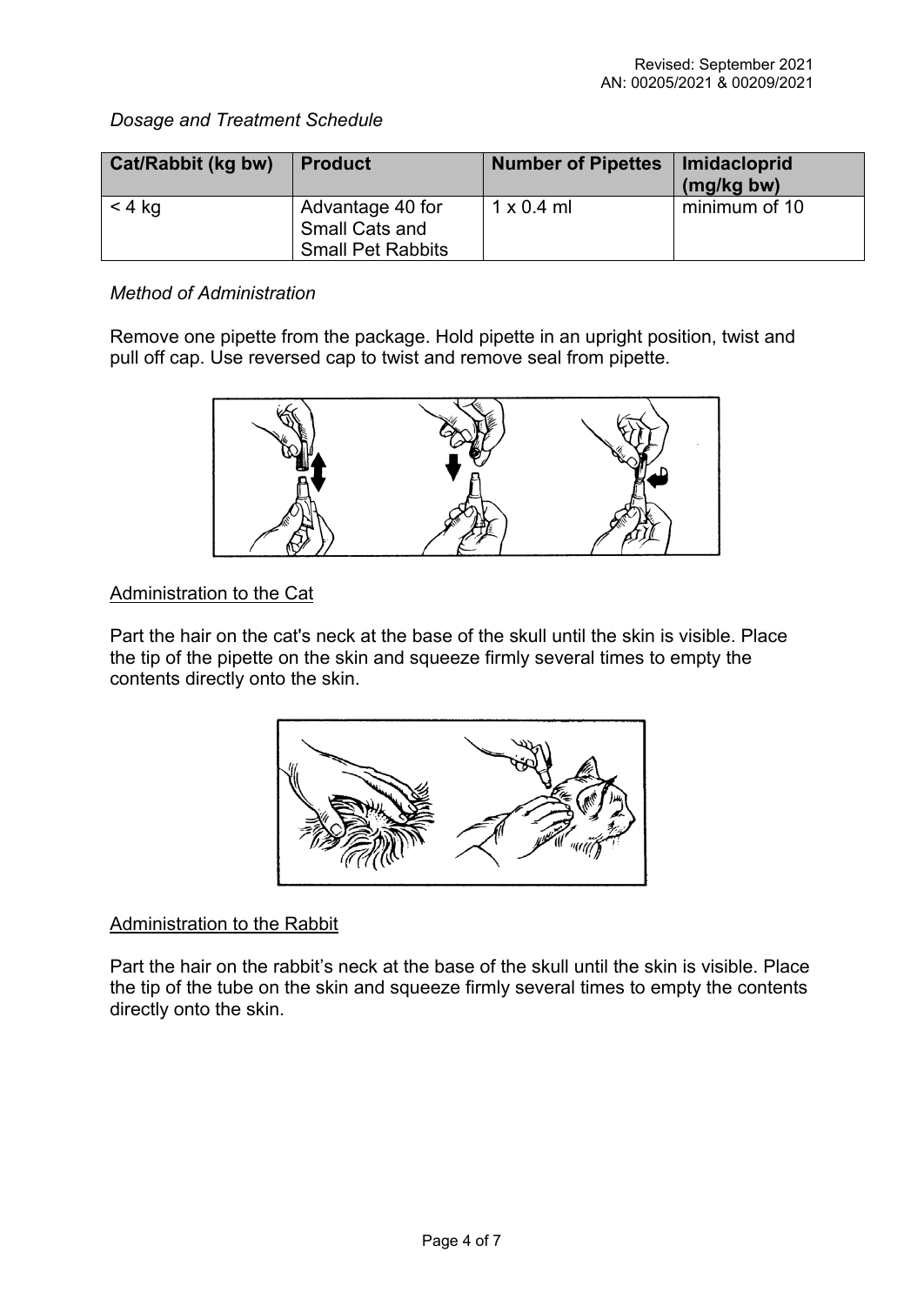

# **4.10 Overdose (symptoms, emergency procedures, antidotes), if necessary**

In cats, no adverse clinical signs were produced using doses of five times the therapeutic level weekly for eight consecutive weeks.

In rabbits, no adverse clinical signs were seen using doses of up to 45 mg/kg body weight (4 times the therapeutic level) weekly for 4 consecutive weeks.

In rare cases of overdose or licking of treated fur, nervous system disorders (such as twitching, tremors, ataxia, mydriasis, miosis, lethargy) can occur in cats. Poisoning following inadvertent oral uptake in animals is unlikely. In this event, treatment should be symptomatic under veterinary medical attention. There is no known specific antidote but administration of activated charcoal may be beneficial.

## **4.11 Withdrawal period(s)**

Do not use on rabbits intended for human consumption.

# **5. PHARMACOLOGICAL PROPERTIES**

Pharmacotherapeutic group: Ectoparasiticides for topical use; Imidacloprid ATCvet code: QP53AX17

## **5.1 Pharmacodynamic properties**

Imidacloprid, 1-(6-Chloro-3-pyridylmethyl)-N-nitro-imidazolidin-2-ylideneamine is an ectoparasiticide belonging to a group of chloronicotinyl compounds. Chemically, it is more accurately described as a chloronicotinyl nitroguanidine.

The substance has a high affinity for the nicotinergic acetylcholine receptors in the post-synaptic region of the central nervous system (CNS). The ensuing inhibition of cholinergic transmission in insects results in paralysis and death. Due to the weak nature of the interaction with mammalian nicotinergic receptor sites and the postulated poor penetration through the blood/brain barrier in mammals, it has virtually no effect on the mammalian CNS. The minimal pharmacological activity in mammals is supported by safety studies involving systemic administration of sublethal doses to rabbits, mice and rats.

In further studies, in addition to the adulticide flea efficacy of imidacloprid, a larvicidal flea efficacy in the surroundings of the treated pet has been demonstrated. Larval stages in the pet's surroundings are killed following contact with a treated animal.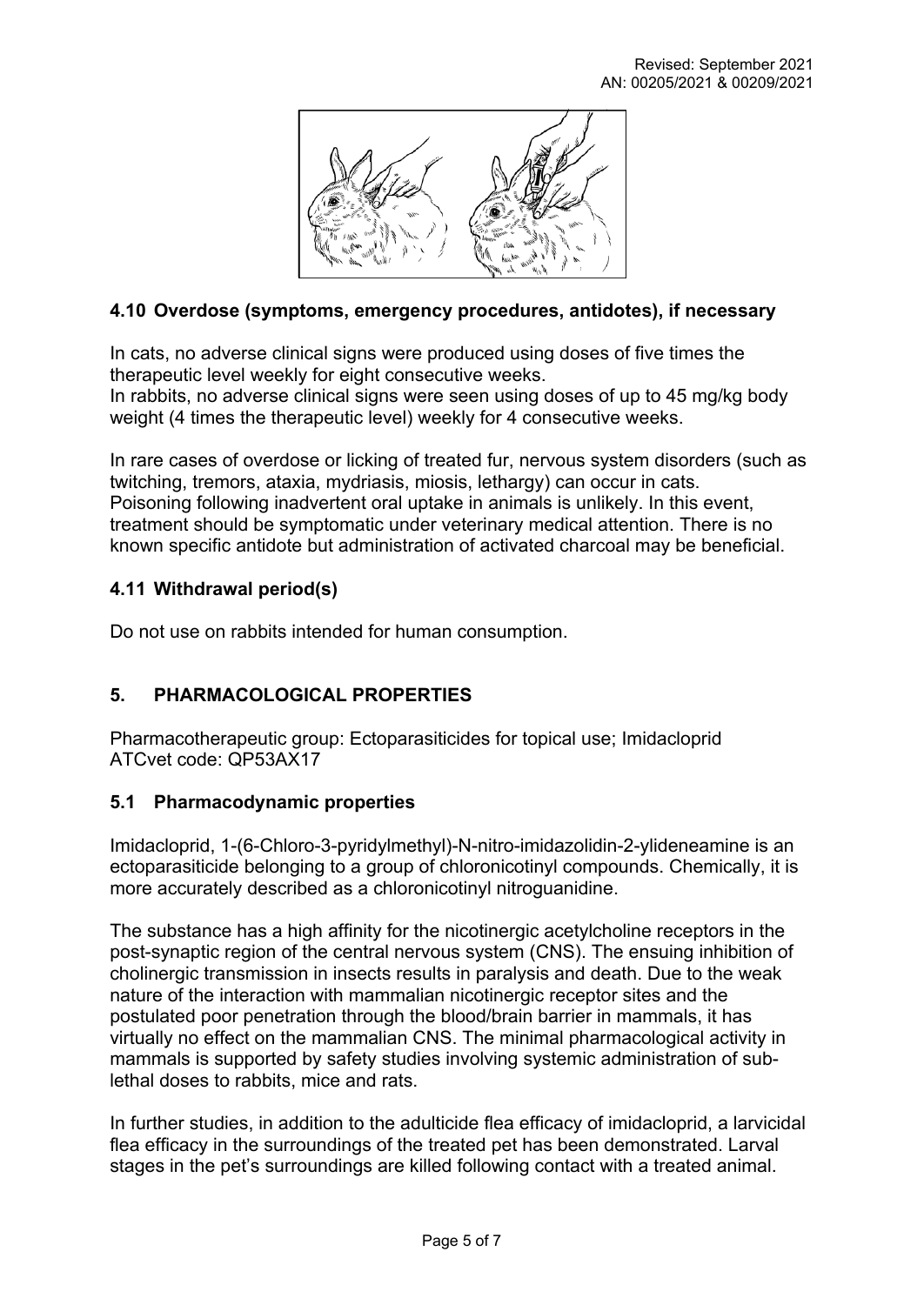# **5.2 Pharmacokinetic particulars**

The product is indicated for cutaneous administration. Following topical application in cats, the solution is quickly distributed over the animal. Acute dermal studies in the rat and target animal overdose and serum kinetic studies have established that systemic absorption is very low, transient and not relevant for the clinical efficacy. This has been further demonstrated by a study in which fleas were not killed after having fed on previously treated animals once the animal's skin and fur had been cleaned of all active material.

## **6. PHARMACEUTICAL PARTICULARS**

## **6.1 List of excipients**

Butylhydroxytoluene (E 321) Benzyl alcohol (E 1519) Propylene carbonate

### **6.2 Major incompatibilities**

None known.

## **6.3 Shelf life**

Shelf life of the veterinary medicinal product as packaged for sale: 5 years

## **6.4 Special precautions for storage**

This veterinary medicinal product does not require any special storage conditions. Keep the blister in the outer carton.

## **6.5 Nature and composition of immediate packaging**

Pack sizes 0.4 ml solution per pipette Blister pack containing 2, 3, 4, or 6 unit dose pipettes

Container White polypropylene pipettes with caps

Not all pack sizes may be marketed.

### **6.6 Special precautions for the disposal of unused veterinary medicinal product or waste materials derived from the use of such products**

Any unused veterinary medicinal product or waste materials derived from such veterinary medicinal products should be disposed of in accordance with local requirements. The product should not enter water courses as this may be dangerous for fish and other aquatic organisms. Do not contaminate ponds, waterways or ditches with the product or empty containers.